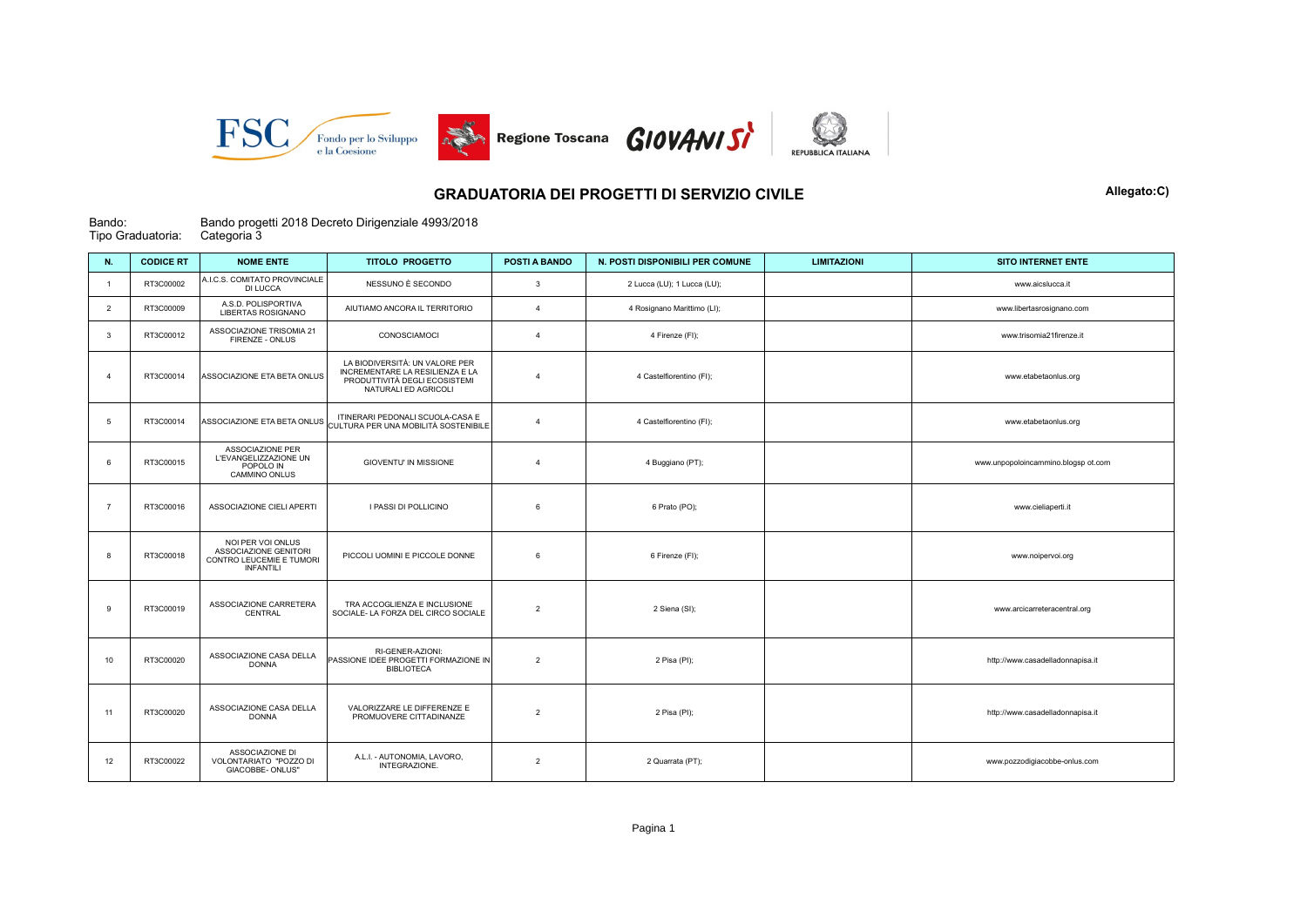| N. | <b>CODICE RT</b> | <b>NOME ENTE</b>                                                           | <b>TITOLO PROGETTO</b>                                                                                | POSTI A BANDO  | N. POSTI DISPONIBILI PER COMUNE                                                  | <b>LIMITAZIONI</b> | <b>SITO INTERNET ENTE</b>          |
|----|------------------|----------------------------------------------------------------------------|-------------------------------------------------------------------------------------------------------|----------------|----------------------------------------------------------------------------------|--------------------|------------------------------------|
| 13 | RT3C00022        | ASSOCIAZIONE DI<br>VOLONTARIATO "POZZO DI<br>GIACOBBE- ONLUS"              | WELCOME - WELFARE DI COMUNITÀ                                                                         | $\,6\,$        | 2 Quarrata (PT); 4 Quarrata (PT);                                                |                    | www.pozzodigiacobbe-onlus.com      |
| 14 | RT3C00024        | ASSOCIAZIONE PADRE ALFREDO<br>NESI-COREA LIVORNO                           | MILLE PASSI NEL QUARTIERE COREA                                                                       | 6              | 6 Livorno (LI);                                                                  |                    | www.associazionenesi.org           |
| 15 | RT3C00030        | ASSOCIAZIONE PROGETTO<br>ACCOGLIENZA ONLUS                                 | TUTTO IL MONDO È PAESE                                                                                | 8              | 8 Borgo San Lorenzo (FI);                                                        |                    | www.progettoaccoglienza.org        |
| 16 | RT3C00033        | ASSOCIAZIONE SPORTIVA "LE<br><b>BOLLICINE"</b>                             | NON SOLO SPORT: PERCORSI DI<br>INTEGRAZIONE SOCIALE PER LE PERSONE<br>DIVERSAMENTE ABILI.             | 8              | 6 Sovicille (SI); 2 Siena (SI);                                                  |                    | www.bollicine.org                  |
| 17 | RT3C00035        | ASSOCIAZIONE VOLONTARI DEL<br>CENTRO INTERNAZIONALE<br>STUDENTI G. LA PIRA | LA PIAZZA DELLE CULTURE: SINERGIE DI<br>POPOLI                                                        | $\,6\,$        | 6 Firenze (FI);                                                                  |                    | www.centrointernazionalelapira.org |
| 18 | RT3C00067        | CENTRO DI SOLIDARIETÀ DI<br>FIRENZE ONLUS                                  | SERVIZIO CIVILE IN COMUNITÀ:<br>RIABILITAZIONE DELLE<br><b>TOSSICODIPENDENZE</b>                      | $\overline{4}$ | 2 Scandicci (FI); 2 Firenze (FI);                                                |                    | www.centrosolidarietafirenze.it    |
| 19 | RT3C00067        | CENTRO DI SOLIDARIETÀ DI<br><b>FIRENZE ONLUS</b>                           | NESSUNO ESCLUSO: CENTRO DI<br>ACCOGLIENZA PER GIOVANI E ADULTI IN<br>CONDIZIONI DI SVANTAGGIO SOCIALE | $\mathbf{3}$   | 3 Firenze (FI);                                                                  |                    | www.centrosolidarietafirenze.it    |
| 20 | RT3C00069        | FONDAZIONE PARSEC - PARCO<br>DELLE SCIENZE E DELLA<br><b>CULTURA</b>       | COMUNICHIAMO LA SCIENZA                                                                               | $\overline{2}$ | 2 Prato (PO);                                                                    |                    | www.csn.prato.it                   |
| 21 | RT3C00069        | FONDAZIONE PARSEC - PARCO<br>DELLE SCIENZE E DELLA<br><b>CULTURA</b>       | OPERAZIONE AMBIENTE                                                                                   | 6              | 6 Prato (PO);                                                                    |                    | www.csn.prato.it                   |
| 22 | RT3C00072        | COESO SDS<br>GROSSETO                                                      | ACCOGLIENZA, SEGRETARIATO E<br>ACCOMPAGNAMENTO AI SERVIZI                                             | $\overline{2}$ | 2 Grosseto (GR);                                                                 |                    | www.coesoareagr.it                 |
| 23 | RT3C00072        | COESO SDS<br>GROSSETO                                                      | OLTRE IL DISAGIO                                                                                      | $\overline{4}$ | 2 Grosseto (GR); 2 Grosseto (GR);                                                |                    | www.coesoareagr.it                 |
| 24 | RT3C00072        | COESO SDS<br>GROSSETO                                                      | SOCIAL DESK                                                                                           | $\overline{4}$ | 4 Grosseto (GR);                                                                 |                    | www.coesoareagr.it                 |
| 25 | RT3C00078        | COMUNE DI CASTEL DEL PIANO                                                 | TRA SCUOLA E COMUNITÀ: DIVENTIAMO<br><b>AMICI</b>                                                     | $\overline{3}$ | 2 Castel del Piano (GR);<br>1 Castel del Piano (GR);                             |                    | www.comune.casteldelpiano.gr.it    |
| 26 | RT3C00085        | COMUNE DI GROSSETO                                                         | COMUNICARE AL CITTADINO                                                                               | $\overline{4}$ | 4 Grosseto (GR);                                                                 |                    | www.comune.grosseto.it             |
| 27 | RT3C00087        | COMUNE DI LIVORNO                                                          | PER MANO 2018                                                                                         | $\overline{4}$ | 4 Livorno (LI);                                                                  |                    | www.comune.livorno.it              |
| 28 | RT3C00091        | COMUNE DI<br>MONSUMMANO TERME                                              | PIÙ VICINI AI CITTADINI                                                                               | 9              | 3 Monsummano Terme (PT);<br>4 Monsummano Terme (PT);<br>2 Monsummano Terme (PT); |                    | www.comune.monsummano- terme.pt.it |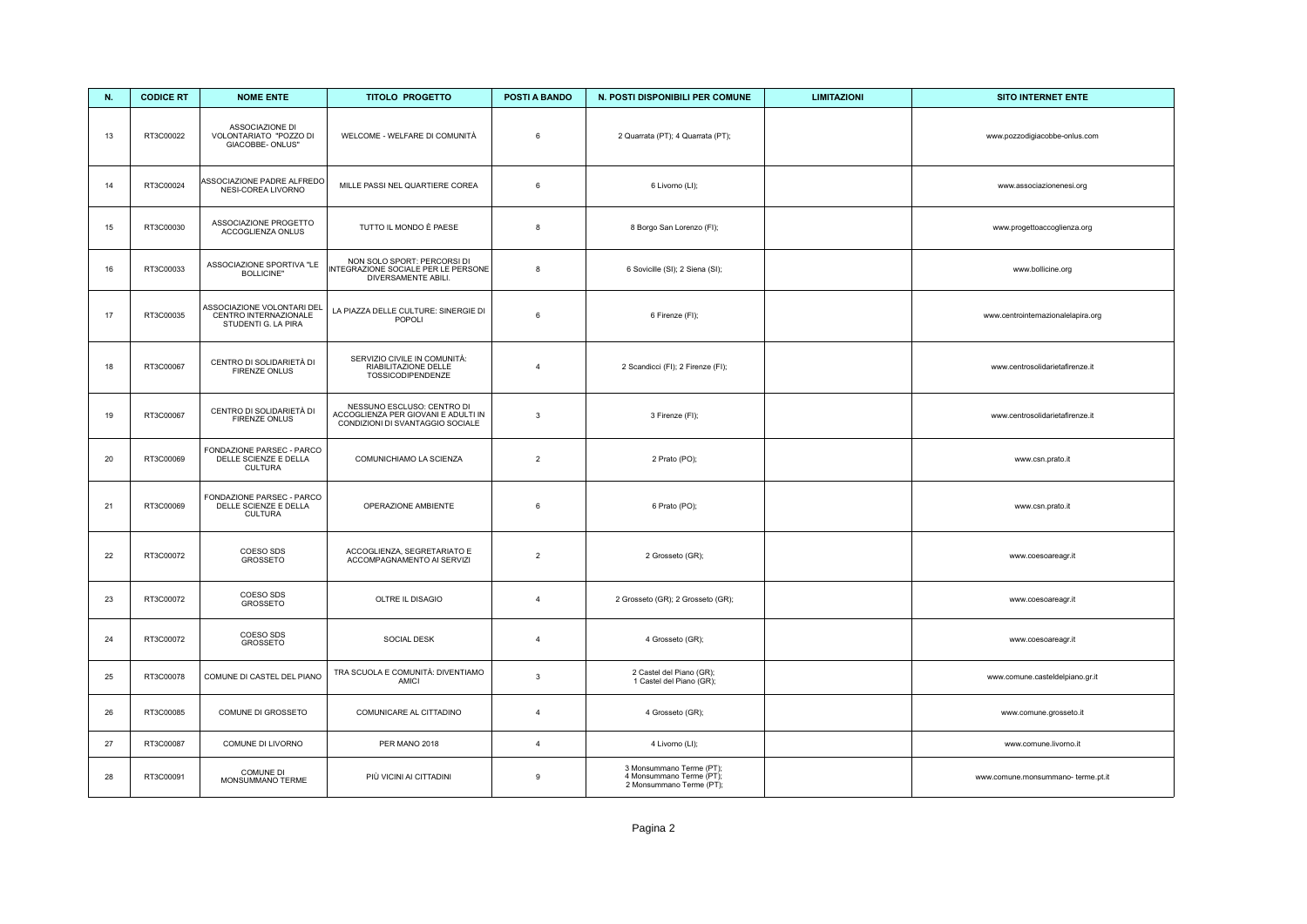| N. | <b>CODICE RT</b> | <b>NOME ENTE</b>                                                 | <b>TITOLO PROGETTO</b>                                                                                         | <b>POSTI A BANDO</b> | N. POSTI DISPONIBILI PER COMUNE                                                              | <b>LIMITAZIONI</b> | <b>SITO INTERNET ENTE</b>              |
|----|------------------|------------------------------------------------------------------|----------------------------------------------------------------------------------------------------------------|----------------------|----------------------------------------------------------------------------------------------|--------------------|----------------------------------------|
| 29 | RT3C00092        | COMUNE DI<br>MONTELUPO FIORENTINO                                | CONNETTIAMO? UNA COMUNITÀ IN RETE                                                                              | $\mathsf g$          | 1 Montelupo Fiorentino (FI);<br>2 Montelupo Fiorentino (FI);<br>6 Montelupo Fiorentino (FI); |                    | www.comune.montelupo- fiorentino.fi.it |
| 30 | RT3C00096        | COMUNE DI PIETRASANTA                                            | DIGITAL YOUTH WORK. L'INFORMAZIONE<br>PER<br>I GIOVANI 4.0.                                                    | $\overline{2}$       | 2 Pietrasanta (LU);                                                                          |                    | www.comune.pietrasanta.lu.it           |
| 31 | RT3C00097        | COMUNE DI PIOMBINO                                               | EQUI-LIBERI:IL VOLONTARIO A SUPPORTO<br>DELLA DISABILITÀ                                                       | $\overline{4}$       | 4 Piombino (LI);                                                                             |                    | www.comune.piombino.li.it              |
| 32 | RT3C00097        | COMUNE DI PIOMBINO                                               | CONTRASTO ALLA POVERTA'.                                                                                       | $\mathsf g$          | 6 Piombino (LI); 3 Piombino (LI);                                                            |                    | www.comune.piombino.li.it              |
| 33 | RT3C00097        | COMUNE DI PIOMBINO                                               | BIBLIOTEC@MICA                                                                                                 | $\overline{4}$       | 4 Piombino (LI);                                                                             |                    | www.comune.piombino.li.it              |
| 34 | RT3C00099        | COMUNE DI PONTASSIEVE                                            | PROGETTO "HELP" 2018: TUTORAGGIO<br>A MINORI IN DIFFICOLTÀ                                                     | $\overline{4}$       | 4 Pontassieve (FI);                                                                          |                    | www.comune.pontassieve.fi.it           |
| 35 | RT3C00100        | COMUNE DI PONTE BUGGIANESE                                       | MEMORIA STORICA E PROMOZIONE DEL<br>PATRIMONIO AMBIENTALE                                                      | $\overline{4}$       | 2 Ponte Buggianese (PT);<br>1 Ponte Buggianese (PT);<br>1 PonteBuggianese (PT);              |                    | www.comune.ponte-buggianese.pt.it      |
| 36 | RT3C00100        | COMUNE DI PONTE BUGGIANESE                                       | "DAL CARTACEO AL DIGITALE: IL FASCINO<br>E LA COMPLESSITÀ DELLA GESTIONE E<br>DELLA CONSERVAZIONE DEGLI ATTI". | 3                    | 3 Ponte Buggianese (PT);                                                                     |                    | www.comune.ponte-buggianese.pt.it      |
| 37 | RT3C00108        | COMUNE DI SCANDICCI                                              | <b>BIBLIO NETWORK CITTÀ</b>                                                                                    | $\,6\,$              | 6 Scandicci (FI);                                                                            |                    | www.comune.scandicci.fi.it             |
| 38 | RT3C00109        | COMUNE DI<br>SERRAVALLE PISTOIESE                                | BIBLIODIGITA 2018                                                                                              | $\overline{2}$       | 2 Serravalle Pistoiese (PT);                                                                 |                    | www.comune.serravalle- pistoiese.pt.it |
| 39 | RT3C00109        | <b>COMUNE DI</b><br>SERRAVALLE PISTOIESE                         | SERRAVALLE INFORMA 2018                                                                                        | $\mathbf{3}$         | 3 Serravalle Pistoiese (PT);                                                                 |                    | www.comune.serravalle- pistoiese.pt.it |
| 40 | RT3C00117        | <b>CONFRATERNITA DI</b><br>MISERICORDIA DI VICOPISANO -<br>ONLUS | MI.VI. SOCIALE                                                                                                 | $\overline{4}$       | 4 Vicopisano (PI);                                                                           |                    | www.misericordiavicopisano.net         |
| 41 | RT3C00117        | <b>CONFRATERNITA DI</b><br>MISERICORDIA DI VICOPISANO -<br>ONLUS | MI.VI. SOCCORO                                                                                                 | $\overline{4}$       | 4 Vicopisano (PI);                                                                           |                    | www.misericordiavicopisano.net         |
| 42 | RT3C00125        | FONDAZIONE LUIGI SCOTTO<br>ONLUS                                 | DOPO DI NOI                                                                                                    | $\,$ 5 $\,$          | 5 Collesalvetti (LI);                                                                        |                    | www.lscottocentrodisabili.it           |
| 43 | RT3C00129        | FONDAZIONE SPAZIO REALE<br><b>IMPRESA SOCIALE</b>                | PERCORSI DI INTEGRAZIONE E<br>INCLUSIONE SOCIALE:<br>UN ANNO CON NOI!                                          | $\overline{4}$       | 4 Campi Bisenzio (FI);                                                                       |                    | www.spazioreale.it                     |
| 44 | RT3C00139        | <b>ISTITUTO DI RICERCHE</b><br>STORICHE E ARCHEOLOGICHE          | PISTOIA SOTTERRANEA - LA<br>VALORIZZAZIONE DOPO L'ANNO DI<br>CAPITALE ITALIANA<br>DELLA CULTURA                | $\overline{4}$       | 4 Pistoia (PT);                                                                              |                    | www.irsapt.it                          |
| 45 | RT3C00139        | ISTITUTO DI RICERCHE<br>STORICHE E ARCHEOLOGICHE                 | MUSEO DEI RIFUGI DELLA SMI:<br>VALORIZZAZIONE                                                                  | $\overline{4}$       | 4 San Marcello Pistoiese (PT);                                                               |                    | www.irsapt.it                          |
| 46 | RT3C00151        | <b>OXFAM ITALIA</b>                                              | YES WE CAN!<br>GIOVANI DELLA TOSCANA IN AZIONE PER<br>SCONFIGGERE LA POVERTÀ.                                  | 8                    | 8 Firenze (FI);                                                                              |                    | www.oxfamitalia.org                    |
| 47 | RT3C00151        | <b>OXFAM ITALIA</b>                                              | GET UP, STAND UP!<br>UNIAMO LE VOCI PER COMBATTERE LA<br>POVERTÀ E L'INGIUSTIZIA                               | $\boldsymbol{9}$     | 9 Firenze (FI);                                                                              |                    | www.oxfamitalia.org                    |
| 48 | RT3C00152        | UNIONE INQUILINI DI PISA                                         | IL DIRITTO ALLA CASA<br>NELL'ERA DEL WEB                                                                       | $\overline{4}$       | 2 Pisa (PI); 1 Pontedera (PI);<br>1 San Miniato (PI);                                        |                    | www.unioneinquilini.it                 |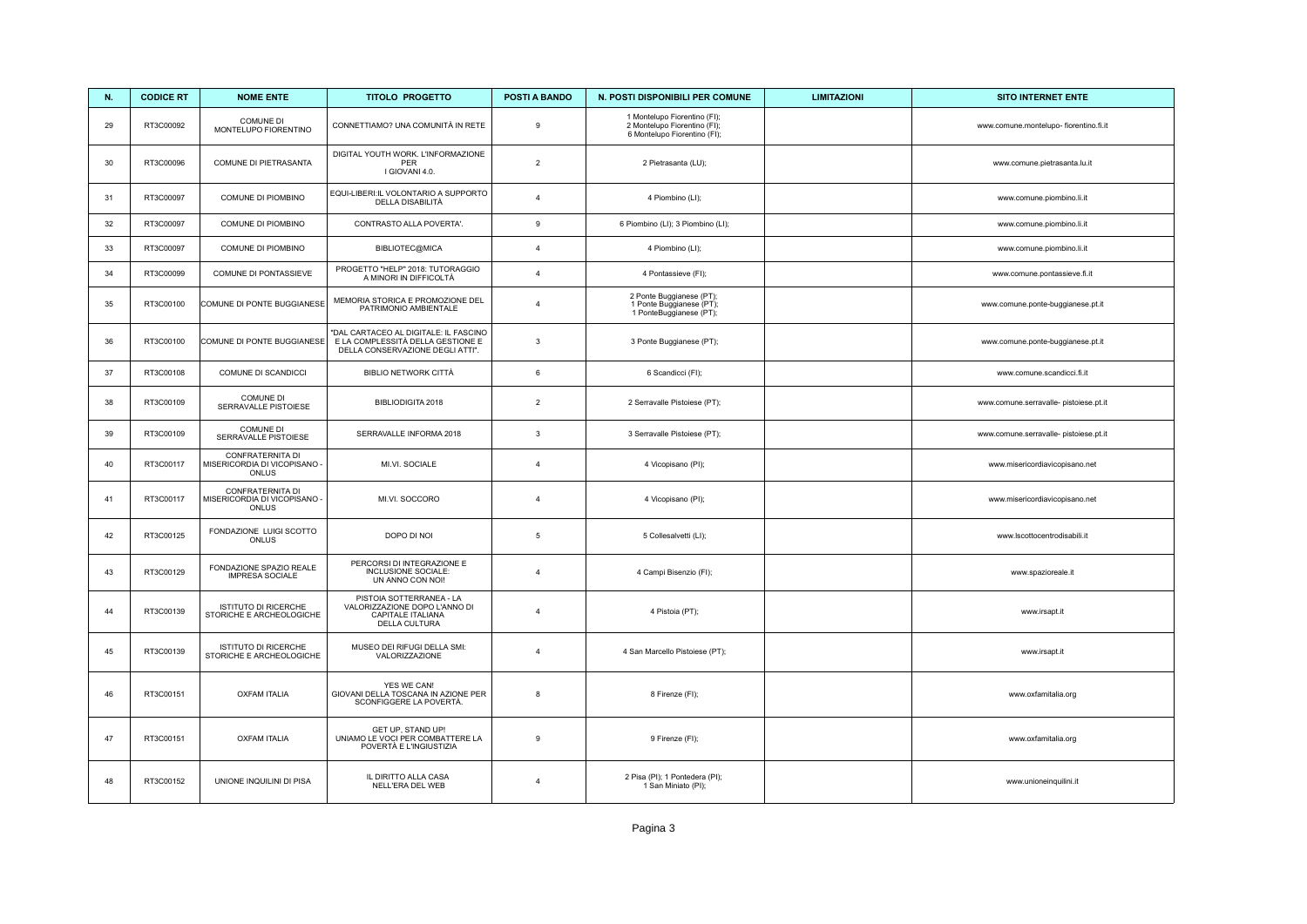| N. | <b>CODICE RT</b> | <b>NOME ENTE</b>                                                        | <b>TITOLO PROGETTO</b>                                                                                                                                    | POSTI A BANDO   | N. POSTI DISPONIBILI PER COMUNE            | <b>LIMITAZIONI</b> | <b>SITO INTERNET ENTE</b>        |
|----|------------------|-------------------------------------------------------------------------|-----------------------------------------------------------------------------------------------------------------------------------------------------------|-----------------|--------------------------------------------|--------------------|----------------------------------|
| 49 | RT3C00156        | UNIONE ITALIANA CIECHI<br>SEZIONE DI PISA ONLUS                         | CONOSCERE I BISOGNI PER REALIZZARE<br>L'AUTONOMIA DEI DISABILI VISIVI                                                                                     | $\,6\,$         | 6 Pisa (PI);                               |                    | www.uici-pisa.it                 |
| 50 | RT3C00166        | ISTITUTO PRIVATO DI<br>RIABILITAZIONE MADRE DELLA<br>DIVINA PROVVIDENZA | NESSUNO ESCLUSO                                                                                                                                           | 10              | 10 Arezzo (AR);                            |                    | www.istitutoagazzi.it            |
| 51 | RT3C00170        | COMUNE DI CAMPORGIANO                                                   | PAROLA D'ORDINE: EFFICIENZA                                                                                                                               | $\overline{4}$  | 2 Camporgiano (LU);<br>2 Camporgiano (LU); |                    | www.comune.camporgiano.lu.it     |
| 52 | RT3C00196        | ISTITUTO GRAMSCI TOSCANO<br>ONLUS                                       | PROMUOVERE LA PARTECIPAZIONE<br>VALORIZZANDO LA MEMORIA                                                                                                   | $\overline{4}$  | 4 Firenze (FI);                            |                    | www.gramscitoscano.it            |
| 53 | RT3C00197        | CASA DI RIPOSO SANTA MARIA<br>DELLA MISERICORDIA                        | VIVERE L'INTEGRAZIONE PER COSTRUIRE<br><b>NUOVI PERCORSI:</b><br>UN INCONTRO GENERAZIONALE TRA I<br>RESIDENTI DELLA CASA DI RIPOSO E I<br>GIOVANI DEL SCR | $\overline{2}$  | 2 Montespertoli (FI);                      |                    | www.casariposomontespertoli.co m |
| 54 | RT3C00202        | TRIBUNALE DI GROSSETO                                                   | L'UFFICIO DEL PROCESSO E L'ATTIVITA'<br>AMMINISTRATIVA<br>IN TRIBUNALE                                                                                    | 10              | 10 Grosseto (GR);                          |                    | www.tribunale.grosseto.it        |
| 55 | RT3C00203        | PROCURA DELLA REPUBBLICA<br>PRESSO IL TRIBUNALE DI PISA                 | CITTADINANZA ATTIVA A SUPPORTO<br>DELLA LEGALITA'                                                                                                         | 6               | 6 Pisa (PI);                               |                    | www.procura.pisa.it              |
| 56 | RT3C00204        | PROCURA DELLA REPUBBLICA DI<br><b>PISTOIA</b>                           | OTTIMIZZAZIONE DEL SISTEMA GIUSTIZIA:<br>DIGITALIZZAZIONE ED ELIMINAZIONE DEL<br>FASCICOLO CARTACEO                                                       | 10              | 10 Pistoia (PT);                           |                    | www.procura.pistoia.giustizia.it |
| 57 | RT3C00205        | TRIBUNALE DI LUCCA                                                      | L'UFFICIO DEL PROCESSO E L'EVOLUZIONE<br>DELLA CANCELLERIA CIVILE                                                                                         | 8               | 8 Lucca (LU);                              |                    | www.tribunalelucca.net           |
| 58 | RT3C00205        | TRIBUNALE DI LUCCA                                                      | IL TRIBUNALE E L'ATTIVITÀ<br><b>AMMINISTRATIVA</b>                                                                                                        | $\overline{4}$  | 4 Lucca (LU);                              |                    | www.tribunalelucca.net           |
| 59 | RT3C00205        | TRIBUNALE DI LUCCA                                                      | IL T.I.A.P. E L'ACCESSO TELEMATICO AGLI<br><b>ATTI PENALI</b>                                                                                             | 8               | 8 Lucca (LU);                              |                    | www.tribunalelucca.net           |
| 60 | RT3C00214        | TRIBUNALE DI PRATO                                                      | GIOVANI, TRIBUNALE E TERRITORIO.                                                                                                                          | 10              | 10 Prato (PO);                             |                    | www.tribunale.prato.it           |
| 61 | RT3C00215        | TRIBUNALE DI SIENA                                                      | "GIUSTIZIA INSIEME" COOPERARE CON IL<br>TERRITORIO PER UNA GIUSTIZIA PIU'<br>EFFICACE E VICINA AL CITTADINO                                               | $5\phantom{.0}$ | 5 Siena (SI);                              |                    | www.tribunalesiena.it            |
| 62 | RT3C00215        | TRIBUNALE DI SIENA                                                      | LE PROCEDURE ESECUTIVE AL PASSO COI<br>TEMPI - L'ARRETRATO COME<br>OPPORTUNITÀ PER RIMODULARE IL<br>QUOTIDIANO                                            | $\overline{2}$  | 2 Siena (SI);                              |                    | www.tribunalesiena.it            |
| 63 | RT3C00217        | TRIBUNALE DI PISA                                                       | ULTERIORE AVANZAMENTO DELLE<br>POLITICHE<br>DI DIGITALIZZAZIONE<br>IN MATERIA DI SERVIZI CIVILI                                                           | 8               | 8 Pisa (PI);                               |                    | www.tribunale.pisa.it            |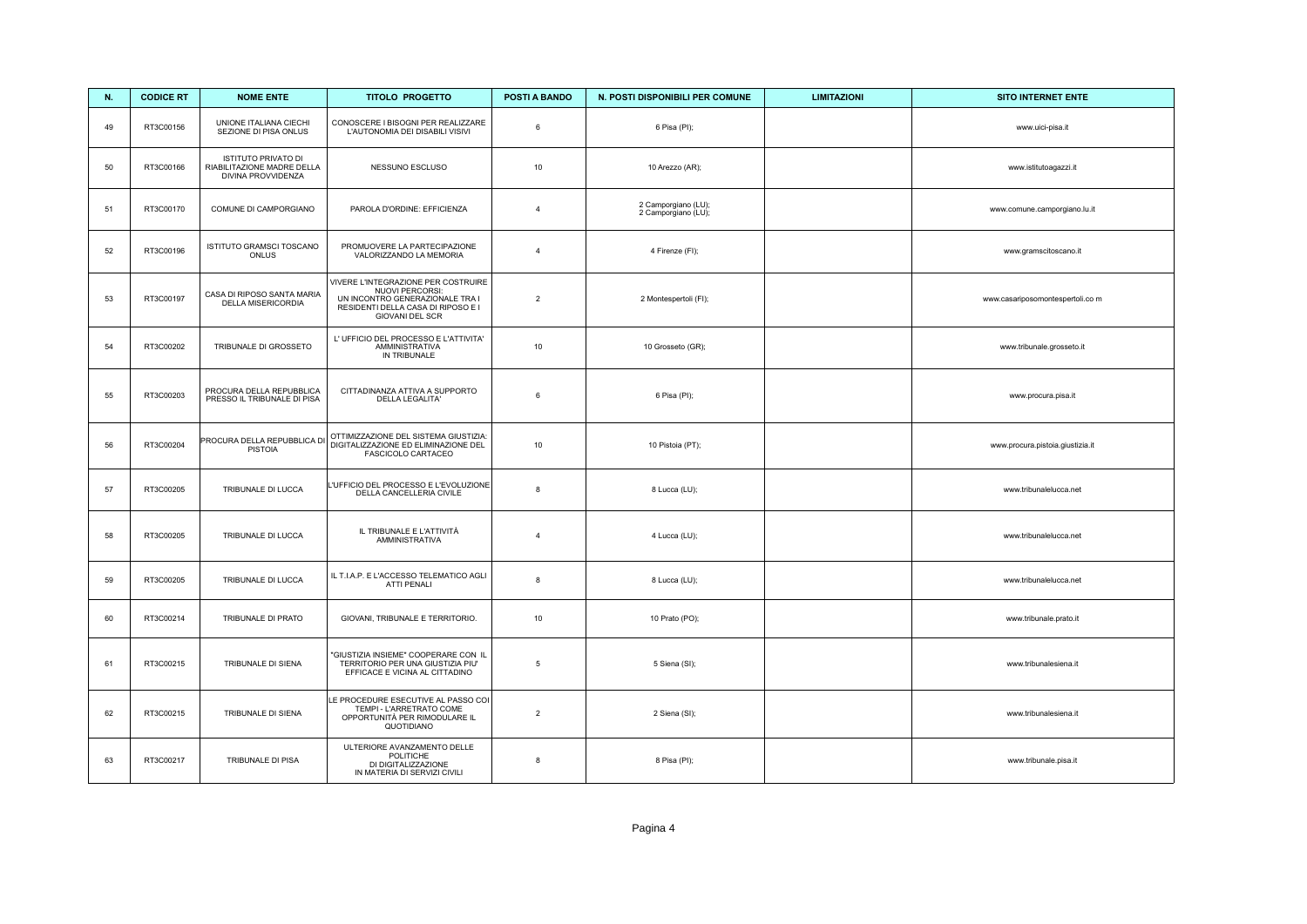| N.     | <b>CODICE RT</b> | <b>NOME ENTE</b>                                               | <b>TITOLO PROGETTO</b>                                                                                                                                        | <b>POSTI A BANDO</b> | N. POSTI DISPONIBILI PER COMUNE                 | <b>LIMITAZIONI</b> | <b>SITO INTERNET ENTE</b>            |
|--------|------------------|----------------------------------------------------------------|---------------------------------------------------------------------------------------------------------------------------------------------------------------|----------------------|-------------------------------------------------|--------------------|--------------------------------------|
| 64     | RT3C00217        | TRIBUNALE DI PISA                                              | ULTERIORE AVANZAMENTO DELLE<br>POLITICHE DI DIGITALIZZAZIONE IN<br>MATERIA DI SERVIZI AMMINISTRATIVI E LA<br>RICERCA DI<br>SOLUZIONI GESTIONALI INNOVATIVE    | $\overline{4}$       | 4 Pisa (PI);                                    |                    | www.tribunale.pisa.it                |
| 65     | RT3C00219        | TRIBUNALE ORDINARIO<br>DI AREZZO                               | AREA CIVILE - LA REALTÀ TELEMATICA<br>NELLA GIUSTIZIA CIVILE COME<br>ESPRESSIONE DEL DIRITTO DEL<br>CITTADINO AD UN'INFORMAZIONE CERTA E<br>TRASPARENTE.      | 6                    | 6 Arezzo (AR);                                  |                    | www.tribunale-arezzo.it              |
| 66     | RT3C00219        | TRIBUNALE ORDINARIO<br>DI AREZZO                               | GESTIRE LA SPESA. DALLA<br>INDIVIDUAZIONE DEI FABBISOGNI ALLA<br>LIQUIDAZIONE DELLE FATTURE:<br>RIDUZIONE DEI TEMPI DI PAGAMENTO E<br><b>RENDICONTABILITÀ</b> | 3                    | 3 Arezzo (AR);                                  |                    | www.tribunale-arezzo.it              |
| 67     | RT3C00221        | CORTE DI APPELLO DI FIRENZE                                    | IL PROCESSO CIVILE TELEMATICO<br>NELL'INTERAZIONE TRA CANCELLERIE,<br>AVVOCATO, MAGISTRATO: L'IMPEGNO<br>COMUNE PER UNA GIUSTIZIA EFFICIENTE                  | 9                    | 3 Firenze (FI); 3 Firenze (FI); 3 Firenze (FI); |                    | www.ca.firenze.giustizia.it          |
| 68     | RT3C00221        | CORTE DI APPELLO DI FIRENZE                                    | LA SFIDA DELL'EFFICIENZA NEL SETTORE<br>PENALE                                                                                                                | 9                    | 3 Firenze (FI); 3 Firenze (FI); 3 Firenze (FI); |                    | www.ca.firenze.giustizia.it          |
| 69     | RT3C00222        | PROCURA DELLA REPUBBLICA DI<br><b>FIRENZE</b>                  | DIGITALIZZAZIONE DEGLI ATTI PENALI E<br>LORO GESTIONE NEL FASCICOLO<br><b>INFORMATIZZATO</b>                                                                  | 10                   | 10 Firenze (FI);                                |                    | www.procura.firenze.it               |
| 70     | RT3C00222        | PROCURA DELLA REPUBBLICA DI<br><b>FIRENZE</b>                  | REDAZIONE DEGLI ATTI E<br>ORGANIZZAZIONE DEL FASCICOLO<br>PENALE MEDIANTE STRUMENTI DI<br>AUTOMATIZZAZIONE.                                                   | 6                    | 6 Firenze (FI);                                 |                    | www.procura.firenze.it               |
| 71     | RT3C00222        | PROCURA DELLA REPUBBLICA DI<br><b>FIRENZE</b>                  | OTTIMIZZAZIONE DEI SERVIZI ALL'UTENZA                                                                                                                         | $\overline{4}$       | 4 Firenze (FI);                                 |                    | www.procura.firenze.it               |
| $72\,$ | RT3C00223        | PROCURA DELLA REPUBBLICA DI<br>SIENA                           | MIGLIORIAMO IL SERVIZIO GIUSTIZIA                                                                                                                             | 10                   | 10 Siena (SI);                                  |                    | www.procurasiena.it                  |
| 73     | RT3C00225        | TRIBUNALE DI SORVEGLIANZA DI<br><b>FIRENZE</b>                 | TRIBUNALE DI SORVEGLIANZA DI FIRENZE                                                                                                                          | 8                    | 8 Firenze (FI);                                 |                    | www.tribunalesorveglianza.firenze.it |
| 74     | RT3C00226        | PROCURA DELLA REPUBBLICA DI<br>LUCCA                           | LA DIGITALIZZAZIONE DEL MONDO<br>GIUSTIZIA ED IL PASSAGGIO AL<br>FASCICOLO PENALE DIGITALE                                                                    | 9                    | 9 Lucca (LU);                                   |                    | www.procura.lucca.it                 |
| 75     | RT3C00226        | PROCURA DELLA REPUBBLICA DI<br>LUCCA                           | LA GIUSTIZIA AL PASSO CON I TEMPI E<br>L'INFORMATIZZAZIONE<br><b>DEI SERVIZI</b>                                                                              | 8                    | 8 Lucca (LU);                                   |                    | www.procura.lucca.it                 |
| 76     | RT3C00227        | PROCURA DELLA REPUBBLICA DI<br>PRATO                           | PROCESSO PENALE E DIGITALIZZAZIONE                                                                                                                            | $5\phantom{.0}$      | 5 Prato (PO);                                   |                    | www.procura.prato.giustizia.it       |
| 77     | RT3C00229        | ASSOCIAZIONE PISA IN TV<br><b>TELEVISIONE</b><br><b>CIVICA</b> | GIOVANI IN COMUNICAZIONE                                                                                                                                      | $\boldsymbol{9}$     | 9 Pisa (PI);                                    |                    | www.pisacentropassi.wordpress.com    |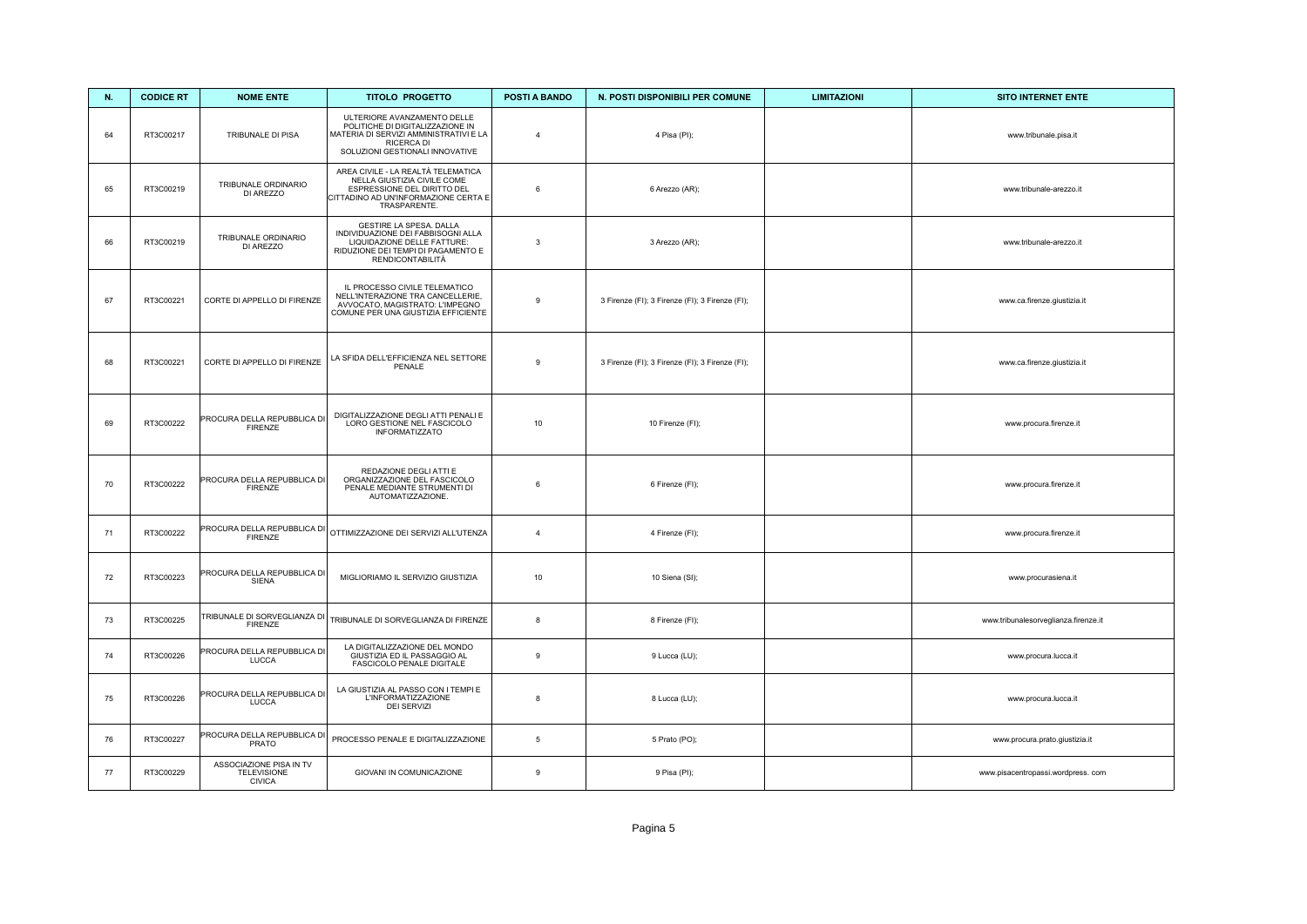| N. | <b>CODICE RT</b> | <b>NOME ENTE</b>                                                                              | <b>TITOLO PROGETTO</b>                                                                                                              | <b>POSTI A BANDO</b> | N. POSTI DISPONIBILI PER COMUNE                                     | <b>LIMITAZIONI</b> | <b>SITO INTERNET ENTE</b>           |
|----|------------------|-----------------------------------------------------------------------------------------------|-------------------------------------------------------------------------------------------------------------------------------------|----------------------|---------------------------------------------------------------------|--------------------|-------------------------------------|
| 78 | RT3C00230        | TRIBUNALE DI LIVORNO                                                                          | TRATTAMENTO INFORMATICO DATI<br>PENALI: PIÙ SEGRETEZZA E PIÙ VICINI<br>ALL'UTENTE.<br>CREIAMO INSIEME "IL FASCICOLO<br>TELEMATICO.  | 8                    | 8 Livorno (LI);                                                     |                    | www.tribunale.livorno.it            |
| 79 | RT3C00230        | TRIBUNALE DI LIVORNO                                                                          | VERSO IL COMPLETAMENTO DEL<br>PROCESSO CIVILE TELEMATICO E<br>L'ABBANDONO TOTALE DEL CARTACEO.                                      | 9                    | 9 Livorno (LI);                                                     |                    | www.tribunale.livorno.it            |
| 80 | RT3C00230        | TRIBUNALE DI LIVORNO                                                                          | PAGAMENTI TELEMATICI DEI CREDITORI?<br>CON IL SERVIZIO CIVILE REGIONALE PIÙ<br>VELOCI, MA VERIFICHIAMO"<br>REGOLARITÀ CONTRIBUTIVA. | $\mathbf{3}$         | 3 Livorno (LI);                                                     |                    | www.tribunale.livorno.it            |
| 81 | RT3C00240        | CONSORZIO INFANZIA PISA C.I.P.<br>COOP.SOCIALI                                                | <b>INCIPIT</b>                                                                                                                      | 10                   | 2 Pisa (PI); 2 Pisa (PI); 2 Pisa (PI);<br>2 Pisa (PI); 2 Pisa (PI); |                    | www.consorziocip.com                |
| 82 | RT3C00243        | <b>ISTITUTO STORICO</b><br><b>GROSSETANO DELLA</b><br>RESISTENZA E DELL'ETA'<br>CONTEMPORANEA | BIBLIOTECA E ARCHIVIO, CHIAVI DELLA<br><b>CULTURA</b>                                                                               | $\overline{2}$       | 2 Grosseto (GR);                                                    |                    | www.isgrec.it                       |
| 83 | RT3C00249        | ASSOCIAZIONE DI<br>VOLONTARIATO ARCOBALENO                                                    | A PISTOIA CON L'ARCOBALENO<br>ASSISTENZA, EDUCAZIONE E PRATICHE DI<br><b>INTERVENTO</b><br>PER MINORI IN SITUAZIONI                 | $\overline{4}$       | 4 Pistoia (PT);                                                     |                    | www.arcobalenopistoia.org           |
| 84 | RT3C00254        | ASSOCIAZIONE BANCO<br>ALIMENTARE DELLA<br><b>TOSCANA</b>                                      | "SPRECO ALIMENTARE COME RISORSA"                                                                                                    | $\overline{7}$       | 7 Firenze (FI);                                                     |                    | www.bancoalimentare.it/it/toscan a  |
| 85 | RT3C00281        | ASSOCIAZIONE PORTAPERTA<br>ONLUS                                                              | NOI DIVERSI, NOI UGUALI.                                                                                                            | $\overline{4}$       | 2 Agliana (PT); 2 Agliana (PT);                                     |                    | www.associazioneportaperta.it       |
| 86 | RT3C00294        | CENTRO ITALIANO FEMMINILE<br><b>VICOPISANO</b>                                                | EDU-CARE AL CENTRO                                                                                                                  | 6                    | 4 Vicopisano (PI); 2 Vicopisano (PI);                               |                    | www.cifvicopisano.com               |
| 87 | RT3C00305        | MISERICORDIA DI ALTOPASCIO                                                                    | GIOVANI IN ASCOLTO!                                                                                                                 | 8                    | 8 Altopascio (LU);                                                  |                    | www.misericordiaaltopascio.it       |
| 88 | RT3C00305        | MISERICORDIA DI ALTOPASCIO                                                                    | SOCCORRIAMO !!!<br>2018                                                                                                             | 6                    | 6 Altopascio (LU);                                                  |                    | www.misericordiaaltopascio.it       |
| 89 | RT3C00309        | COMUNE DI MONTECATINI-<br><b>TERME</b>                                                        | LA CULTURA LIBERA(LA)MENTE                                                                                                          | $\,$ 5 $\,$          | 5 Montecatini-Terme (PT);                                           |                    | www.comune.montecatini- terme.pt.it |
| 90 | RT3C00324        | LIPU - LEGA ITALIANA<br>PROTEZIONE UCCELLI                                                    | PRENDIAMOCI CURA DELLA FAUNA<br><b>SELVATICA</b>                                                                                    | $\,6\,$              | 6 Livorno (LI);                                                     |                    | www.lipu.it                         |
| 91 | RT3C00324        | LIPU - LEGA ITALIANA<br>PROTEZIONE UCCELLI                                                    | VOLONTARI PER NATURA                                                                                                                | $6\phantom{.}6$      | 6 Massarosa (LU);                                                   |                    | www.lipu.it                         |
| 92 | RT3C00333        | ASSOCIAZIONE ARTEMISIA<br>ONLUS                                                               | INSIEME ATTIVITÀ DI SOSTEGNO AI<br>PERCORSI DI USCITA DALLA VIOLENZA<br>PER DONNE E MINORI                                          | $\mathbf{3}$         | 3 Firenze (FI);                                                     |                    | www.artemisiacentroantiviolenza. it |
| 93 | RT3C00341        | BIBLIOTECA NAZIONALE<br>CENTRALE DI FIRENZE                                                   | DENTRO LA BIBLIOTECA                                                                                                                | 10                   | 10 Firenze (FI);                                                    |                    | www.bncf.firenze.sbn.it             |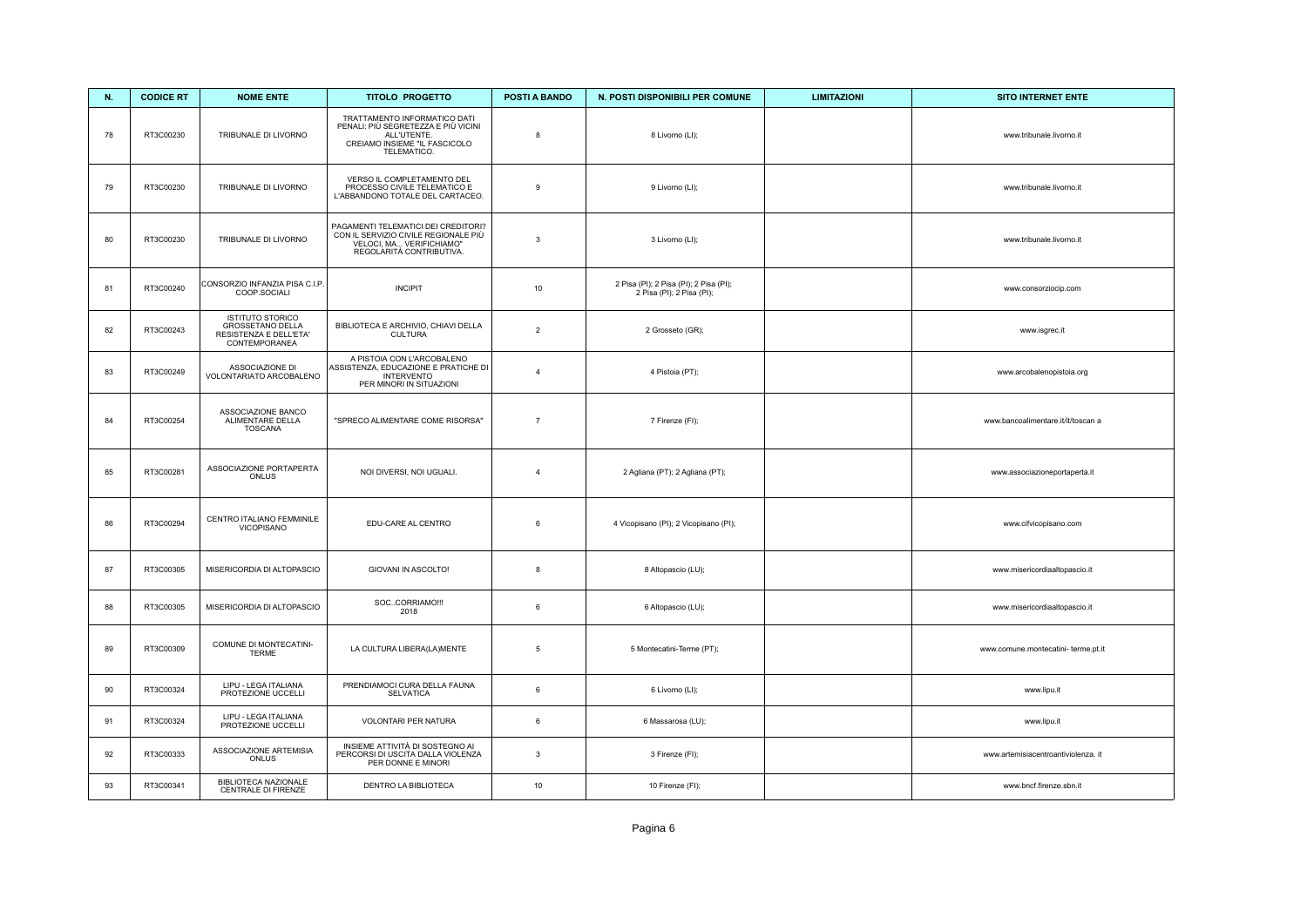| N.  | <b>CODICE RT</b> | <b>NOME ENTE</b>                                                                 | <b>TITOLO PROGETTO</b>                                                                                                           | <b>POSTI A BANDO</b> | N. POSTI DISPONIBILI PER COMUNE                                                                                                         | <b>LIMITAZIONI</b> | <b>SITO INTERNET ENTE</b>                  |
|-----|------------------|----------------------------------------------------------------------------------|----------------------------------------------------------------------------------------------------------------------------------|----------------------|-----------------------------------------------------------------------------------------------------------------------------------------|--------------------|--------------------------------------------|
| 94  | RT3C00350        | COMUNE DI MONTALE                                                                | SERVIZI A PIÙ MANI ESPERIENZE DI<br>ANIMAZIONE CONDIVISE                                                                         | $\overline{2}$       | 2 Montale (PT);                                                                                                                         |                    | www.comune.montale.pt.it                   |
| 95  | RT3C00350        | COMUNE DI MONTALE                                                                | UN CASTELLO DI LIBRI                                                                                                             | $\overline{4}$       | 4 Montale (PT);                                                                                                                         |                    | www.comune.montale.pt.it                   |
| 96  | RT3C00352        | COMUNE DI BARGA                                                                  | PREVENIRE PER VIVERE IN SICUREZZA                                                                                                | $\overline{2}$       | 2 Barga (LU);                                                                                                                           |                    | www.comune.barga.lu.it                     |
| 97  | RT3C00352        | <b>COMUNE DI BARGA</b>                                                           | ARTE E TURISMO PER GIOVANI                                                                                                       | 2                    | 2 Barga (LU);                                                                                                                           |                    | www.comune.barga.lu.it                     |
| 98  | RT3C00369        | CONSORZIO COORDINAMENTO<br>OPERATIVO DI SOCCORSO                                 | RIFREDI SOCCORSO 2019                                                                                                            | $\overline{4}$       | 4 Firenze (FI);                                                                                                                         |                    | www.cosfirenze.org                         |
| 99  | RT3C00371        | COMUNE DI SCANSANO                                                               | IL SERVIZIO CIVILE PER TUTTI I CITTADINI                                                                                         | $\overline{4}$       | 4 Scansano (GR);                                                                                                                        |                    | www.comune.scansano.gr.it                  |
| 100 | RT3C00373        | ASSOCIAZIONE ITALIANA<br>PERSONE DOWN ONLUS<br>SEZIONE LIVORNO                   | TUTTI AL PARCO                                                                                                                   | $\overline{2}$       | 2 Livorno (LI);                                                                                                                         |                    | www.aipdlivorno.org                        |
| 101 | RT3C00380        | ISTITUTO ITALIANO DI<br>PREISTORIA E PROTOSTORIA                                 | "ARTE PREISTORICA IN BIBLIOTECA E<br>NEGLI ARCHIVI".<br>CONSERVAZIONE E VALORIZZAZIONE DEL<br>PATRIMONIO DOCUMENTARIO DELL'IIPP  | $\mathbf{3}$         | 3 Firenze (FI);                                                                                                                         |                    | www.iipp.it                                |
| 102 | RT3C00395        | A.P.I.C.I.- ASSOCIAZIONI<br>PROVINCIALI INVALIDI CIVILI E<br>CITTADINI ANZIANI   | UN AIUTO ALLA MOBILITÀ                                                                                                           | 10                   | 2 Lucca (LU); 1Arezzo (AR); 1 Firenze (FI);<br>1 Livorno (LI); 1 Massa (MS); 1Pisa (PI);<br>1 Pistoia (PT); 1 Prato (PO); 1 Siena (SI); |                    | www.apici.org                              |
| 103 | RT3C00395        | A.P.I.C.I.- ASSOCIAZIONI<br>PROVINCIALI INVALIDI CIVILI E<br>CITTADINI ANZIANI   | STAMMI VICINO                                                                                                                    | 10                   | 1 Livorno (LI); 1Arezzo (AR); 1 Firenze (FI);<br>2 Lucca (LU); 1 Massa (MS); 1Pisa (PI);<br>1 Pistoia (PT); 1 Prato (PO); 1 Siena (SI); |                    | www.apici.org                              |
| 104 | RT3C00399        | FONDAZIONE TOSCANA<br><b>GABRIELE MONASTERIO</b>                                 | UN CUORE CHE ACCOGLIE                                                                                                            | 6                    | 3 Pisa (PI); 3 Massa (MS);                                                                                                              |                    | www.ftgm.it                                |
| 105 | RT3C00402        | ASSOCIAZIONE SPORTIVA<br>DILETTANTISTICA ESPERTI IN<br>SCIENZE MOTORIE           | EPPUR SI MUOVE                                                                                                                   | $\mathsf g$          | 9 Pisa (PI);                                                                                                                            |                    | www.pisacentropassi.wordpress.com          |
| 106 | RT3C00406        | COOPERATIVA SOCIALE IL<br>GIRASOLE                                               | VOLONTARI SULLE STRADE                                                                                                           | 10                   | 6 Camaiore (LU); 4 Lucca (LU);                                                                                                          |                    | www.ilgirasolecoopsociale.it               |
| 107 | RT3C00408        | FONDAZIONE GIOVANNI<br>MICHELUCCI ONLUS                                          | "IL PENSIERO E L'ARCHIVIO<br>DELL'ARCHITETTO MICHELUCCI:<br>UN'IMPORTANTE EREDITÀ DA<br>PRESERVARE, VALORIZZARE E<br>COMUNICARE" | $\overline{4}$       | 4 Fiesole (FI);                                                                                                                         |                    | www.michelucci.it                          |
| 108 | RT3C00411        | ASSOCIAZIONE CULTURALE<br><b>GRUPPO IMMAGINI</b>                                 | SETE SÓIS SETE LUAS: ARTE E<br>TERRITORIO OLTRE CONFINE                                                                          | 2                    | 2 Pontedera (PI);                                                                                                                       |                    | www.7sois.eu                               |
| 109 | RT3C00420        | IL VILLAGGIO DEI POPOLI SCARL                                                    | CITTADINI EQUI: GIOVANI PER<br>UN'ECONOMIA SOLIDALE                                                                              | $\overline{4}$       | 1 Firenze (FI); 1 Empoli (FI); 2 Firenze (FI);                                                                                          |                    | www.villaggiodeipopoli.org                 |
| 110 | RT3C00439        | ASSOCIAZIONE SPORTIVA<br>DILETTANTISTICA "S.MICHELE"<br>SPORT HANDICAP E GIOVANI | AGRICOLTURA SOCIALE                                                                                                              | $\overline{4}$       | 4 Borgo A Mozzano (LU);                                                                                                                 |                    | www.centrosportivocorsagna.alte rvista.org |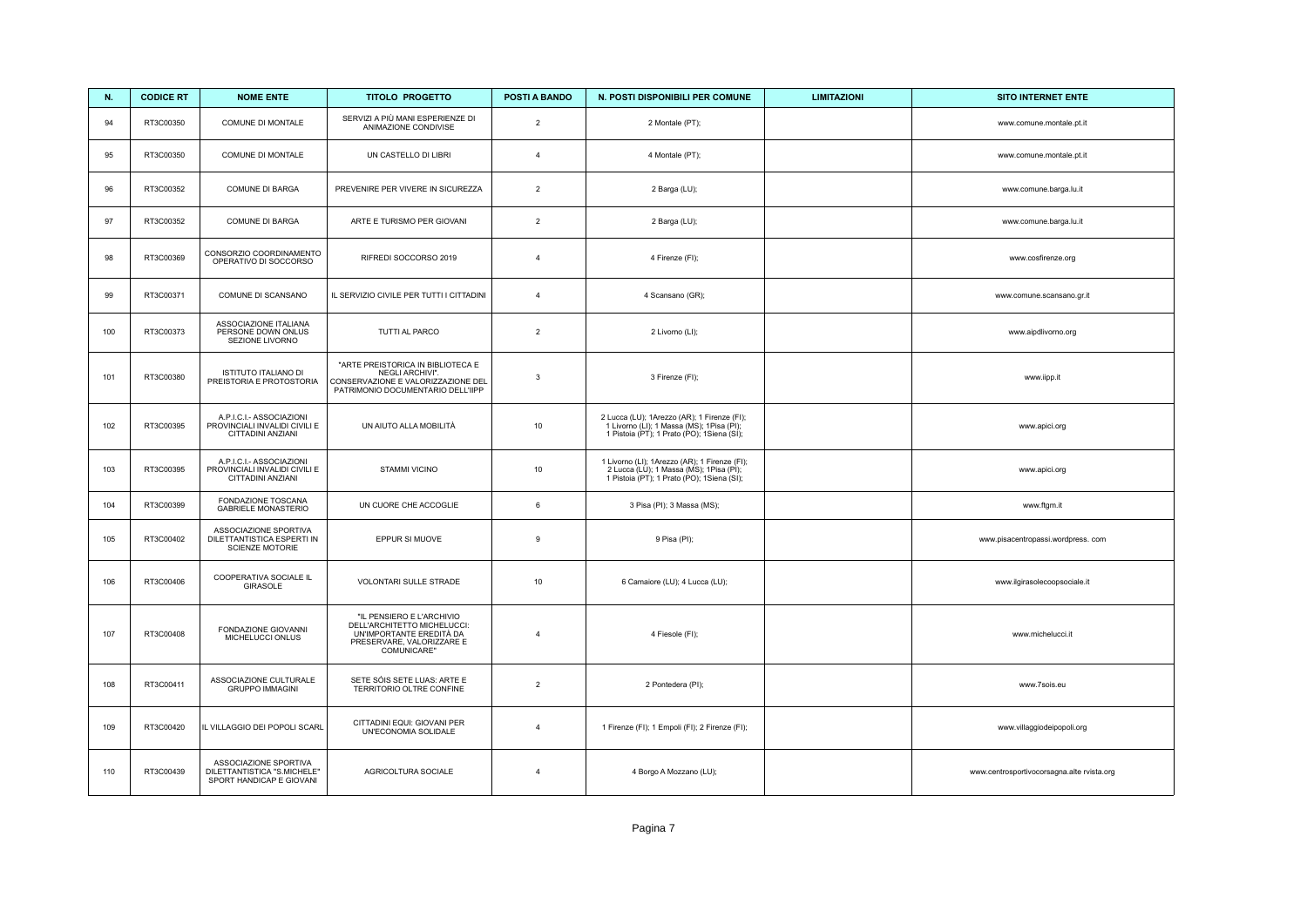| N.  | <b>CODICE RT</b> | <b>NOME ENTE</b>                                                                                 | <b>TITOLO PROGETTO</b>                                                                                                        | POSTI A BANDO  | N. POSTI DISPONIBILI PER COMUNE  | <b>LIMITAZIONI</b>                                                                                                                                       | <b>SITO INTERNET ENTE</b>                           |
|-----|------------------|--------------------------------------------------------------------------------------------------|-------------------------------------------------------------------------------------------------------------------------------|----------------|----------------------------------|----------------------------------------------------------------------------------------------------------------------------------------------------------|-----------------------------------------------------|
| 111 | RT3C00442        | CENTRO ITALIANO FEMMINILE<br>COMUNALE DI PISA                                                    | R.E.T.I. - RICONOSCERSI E TROVARSI<br><b>INSIEME</b>                                                                          | $\,6\,$        | 3 Pisa (PI); 3 Pisa (PI);        |                                                                                                                                                          | sites.google.com/site/cifcomunaledipisa/            |
| 112 | RT3C00453        | COMUNE DI FOSDINOVO                                                                              | L'ECOMUSEO DELLE ALPI APUANE PER LO<br>SVILUPPO LOCALE.<br>COMUNE DI FOSDINOVO                                                | $\overline{2}$ | 2 Fosdinovo (MS);                |                                                                                                                                                          | www.comune.fosdinovo.ms.it                          |
| 113 | RT3C00458        | EL COMEDOR ESTUDIANTIL<br><b>GIORDANO LIVA</b>                                                   | COSTRUIAMO INSIEME UN MONDO PIÙ<br><b>GIUSTO</b>                                                                              | $\overline{2}$ | 2 Pisa (PI);                     |                                                                                                                                                          | www.elcomedor.it                                    |
| 114 | RT3C00468        | COMUNE DI SAN ROMANO IN<br>GARFAGNANA                                                            | FORTEZZA DI VERRUCOLE BENE COMUNE<br>- UNA<br>COMUNITÀ CULTURALMENTE<br>CONSAPEVOLE CHE CONOSCE E<br><b>COMUNICA</b>          | $\mathbf{3}$   | 3 San Romano in Garfagnana (LU); |                                                                                                                                                          | www.comune.san-romano-in- garfagnana.lu.it          |
| 115 | RT3C00470        | COMUNITÀ EBRAICA DI FIRENZE                                                                      | IDENTITÀ E DIALOGO: UNA COMUNITÀ NEL<br>CONTESTO DI UNA CITTÀ PLURALE                                                         | $\overline{4}$ | 4 Firenze (FI);                  | Non è ammissibile quanto riportato al<br>punto 2.5 del progetto ovvero la<br>disponibilità dei volontari ad attenersi alle<br>regole alimentari ebraiche | www.firenzebraica.it                                |
| 116 | RT3C00473        | <b>GAETANO BARBERI</b><br>COOPERATIVA SOCIALE                                                    | SERVIZIO CIVILE PER LA<br>104:INTEGRAZIONE POSSIBILE                                                                          | $\overline{4}$ | 4 Firenze (FI);                  |                                                                                                                                                          | www.centrobarberi.it                                |
| 117 | RT3C00483        | ASSOCIAZIONE ANIMAL HOUSE<br>APS                                                                 | TUTTI MATTI PER ANIMAL HOUSE: 3°<br>EDIZIONE X I VOLONTARI NEL VERDE                                                          | 6              | 4 Prato (PO); 2 Prato (PO);      |                                                                                                                                                          | www.animalhouse-prato.webnode.it                    |
| 118 | RT3C00489        | UFFICIO UNICO NOTIFICAZIONI<br>ESECUZIONI E PROTESTI<br>(U.N.E.P) PRESSO TRIBUNALE<br>DI LIVORNO | L'INFORMATIZZAZIO NE DELL'U.N.E.P. E LE<br>RICERCHE PATRIMONIALI TELEMATICHE                                                  | $\overline{2}$ | 2 Livorno (LI);                  |                                                                                                                                                          | www.tribunale.livorno.it/ufficigiudiziari/unep.aspx |
| 119 | RT3C00492        | PROGETTO VILLA LORENZI-<br>ONLUS                                                                 | PROGETTO EDU-CARE 2: ATTIVITÀ DI<br>SOSTEGNO E PROMOZIONE DEL<br>BENESSERE PER I MINORI DEI CENTRI<br>DIURNI DI VILLA LORENZI | $\overline{4}$ | 4 Firenze (FI);                  |                                                                                                                                                          | www.villalorenzi.it                                 |
| 120 | RT3C00503        | CONFCONSUMATORI-<br>FEDERAZIONE PROVINCIALE<br>DI PISA                                           | CONSUMATORI 3.0 - TUTELA E<br>ACCESSIBILITÀ DEI DIRITTI                                                                       | $\overline{2}$ | 2 Pisa (PI);                     |                                                                                                                                                          | www.confconsumatoritoscana.it                       |
| 121 | RT3C00504        | COMUNE DI SANSEPOLCRO                                                                            | PROMUOVERE IL SERVIZIO DI BIBLIOTECA<br>COMUNALE DIONISIO ROBERTI                                                             | $\mathbf{3}$   | 3 Sansepolcro (AR);              |                                                                                                                                                          | www.comune.sansepolcro.ar.it                        |
| 122 | RT3C00512        | ASSOCIAZIONE ANFFAS<br>ALTAVALDELSA ONLUS                                                        | COSTRUIAMO AUTONOMIE                                                                                                          | 6              | 6 Poggibonsi (SI);               |                                                                                                                                                          | www.anffasvaldelsa.it                               |
| 123 | RT3C00519        | ASSOCIAZIONE NICCOLÒ<br><b>STENONE ONLUS</b>                                                     | STENONE 2018                                                                                                                  | $\overline{2}$ | 2 Firenze (FI);                  |                                                                                                                                                          | http://www.stenone.it                               |
| 124 | RT3C00541        | PREFETTURA DI PISA                                                                               | GESTIONE DELL'ACCOGLIENZA DEI<br>CITTADINI STRANIERI RICHIEDENTI ASILO:<br><b>MONITORAGGIO</b><br>E CONTROLLO DI GESTIONE     | $\overline{3}$ | 3 Pisa (PI);                     |                                                                                                                                                          | http://www.prefettura.it/pisa                       |
| 125 | RT3C00542        | ACB SOCIAL INCLUSION APS                                                                         | UN TERRITORIO PER TUTTI - DIRITTI.<br>INCLUSIONE E COESIONE                                                                   | $\overline{4}$ | 4 Arezzo (AR);                   |                                                                                                                                                          | www.acbsocialinclusion.com                          |
| 126 | RT3C00569        | AGRICOLA CALAFATA                                                                                | IN GROUND WE TRUST:SERVIZIO CIVILE<br>PER INSERIMENTO SVANTAGGIATI IN<br>AGRICOLA CALAFATA                                    | $\mathbf{3}$   | 3 Camaiore (LU);                 |                                                                                                                                                          | www.calafata.it                                     |
| 127 | RT3C00582        | ASSOCIAZIONE DELLA CROCE<br>ROSSA TALIANA COMITATO DI<br>SAN SEPOLCRO                            | CRI SANSEPOLCRO, OVUNQUE PER<br><b>CHIUNQUE</b>                                                                               | $\,6\,$        | 6 Sansepolcro (AR);              |                                                                                                                                                          | www.cri.it                                          |